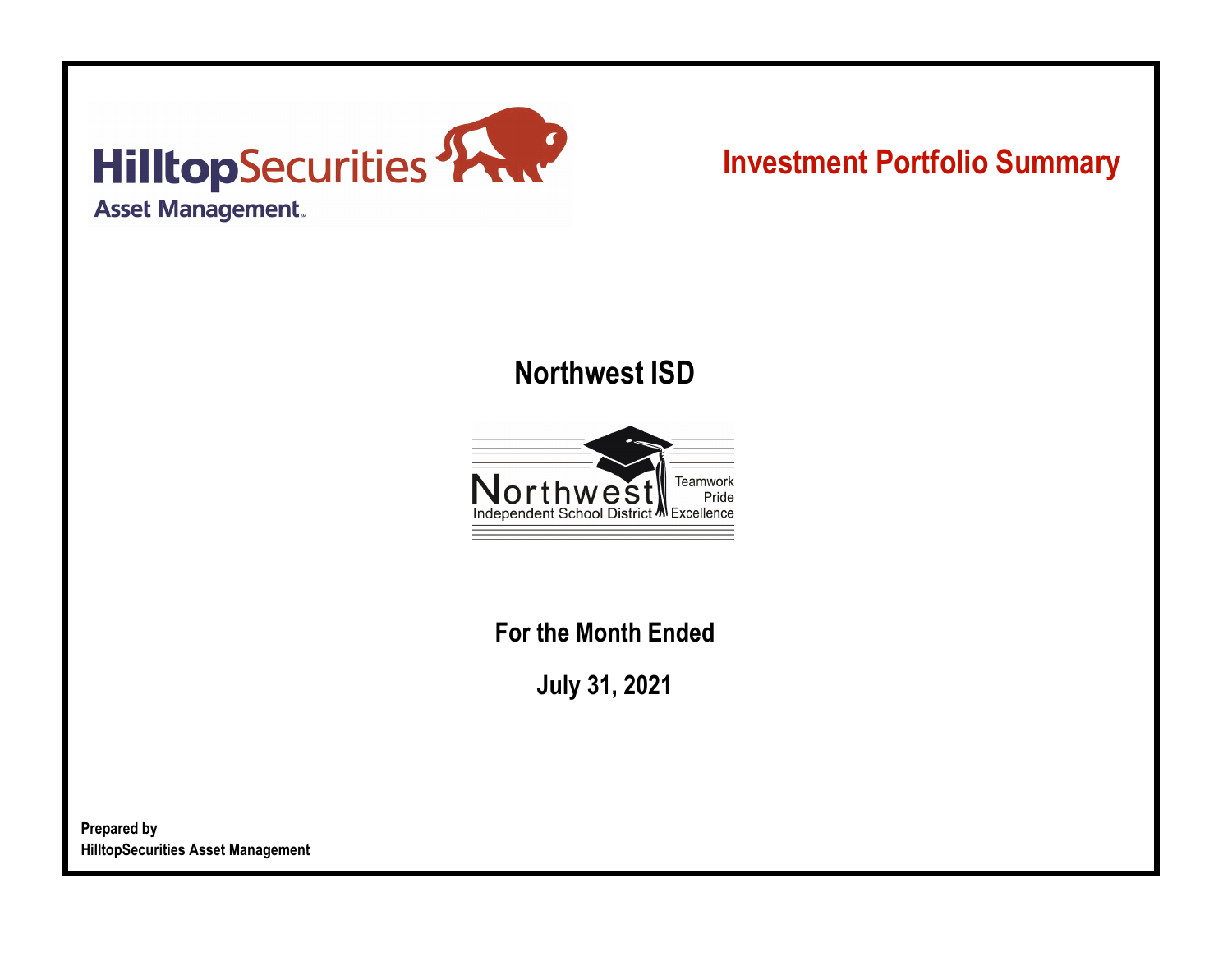

### **Report Name**

| <b>Certification Page</b>         |
|-----------------------------------|
| <b>Executive Summary</b>          |
| Benchmark Comparison              |
| Detail of Security Holdings       |
| Change in Value                   |
| Earned Income                     |
| Investment Transactions           |
| Amortization and Accretion        |
| Projected Fixed Income Cash Flows |

## **Table of Contents / Market Recap**

#### **MARKET RECAP - JULY 2021:**

The corona virus, and more specifically the Delta variant, have taken over headlines in recent weeks. Unfortunately, the news is not good as a rapid acceleration in cases has renewed fears. Los Angeles' mask mandates have returned, along with warnings of pending restrictions on businesses if current trends continue. The weekly average of new cases has quadrupled and hospitalizations in Florida have hit pandemic highs. It's early, but if the trend continues this will impact travel, dining, sporting events, conferences, etc. It will also impact planning for fall and winter activities, and in doing so will weigh on economic growth.

Economic data extended its strong run, albeit with signs of some moderation. The ISM manufacturing index slipped from 61.2 to 60.6 in June, still very strong historically, but down from a 38-year high in March. The ISM non-manufacturing (service sector) index fell to 60.1 in June from 64.0 in May. In context, however, May's 64.0 reading was the highest since the survey began in 1997. The June labor report was stronger than expected with +850k jobs added to U.S. company payrolls. It was the biggest monthly increase since last August. The monthly trend is clearly positive, however, total employment is still 6.8 million below the February 2020 count, so there's a long way to go to before the Fed meets its employment target. The unemployment rate ticked up a notch from +5.8% to +5.9% in June, although this means very little. It's not unusual for the unemployment rate to move higher as the labor market outlook improves and job searches resume. On the consumer front, retail sales climbed +0.6% last month to \$621.3 billion, +18.2% above pre-pandemic levels. Inflation is still a hot topic for investors and the Fed. The headline consumer price index almost doubled expectations rising by +0.9%, the largest increase since June 2008. Over the last 12 months, overall CPI is up +5.4%. Core CPI, which excludes food and energy, was also up +0.9% in June, while the year-over-year core rose +4.5%, the largest 12-month rise since 1991. The first estimate of second quarter GDP fell short of the lofty +8.4% forecast with a lesser +6.5% advance. However, inventory draws subtracted -1.1% from that headline and with personal consumption booming at +11.8% those inventories will have to be restocked, suggesting stronger future growth. Third quarter data will be closely watched with markets looking for more improvement in the labor market and moderation on the inflation front.

The FOMC met at the end of July and while the committee did begin discussions around tapering QE asset purchases, there was no action plan and no specific dates mentioned. Committee members would like to see the broad economy achieve "substantial further progress" before actual tapering begins. Economists are now eyeing the November or December meeting as the most likely timeframe for a more concrete taper announcement.

It's been quite a roller coaster ride for U.S. government bond yields. After initially shrugging off June's CPI print, bond yields rose when the U.S. Treasury's auction of 30-year bonds met resistance. Investors were understandably hesitant to buy 30-year debt at yields below 2% on the same day CPI printed above 5%. Yields have been see-sawing back and forth ever since. The two-year Treasury note has traded as low as 0.185% and as high as 0.265%. The five-year has swung between 0.63% and 0.85% while the 10-year saw its trading range expand from a low of 1.13% to a high of 1.42%. For bonds that had been stuck in very narrow bands, these are fairly wide ranges.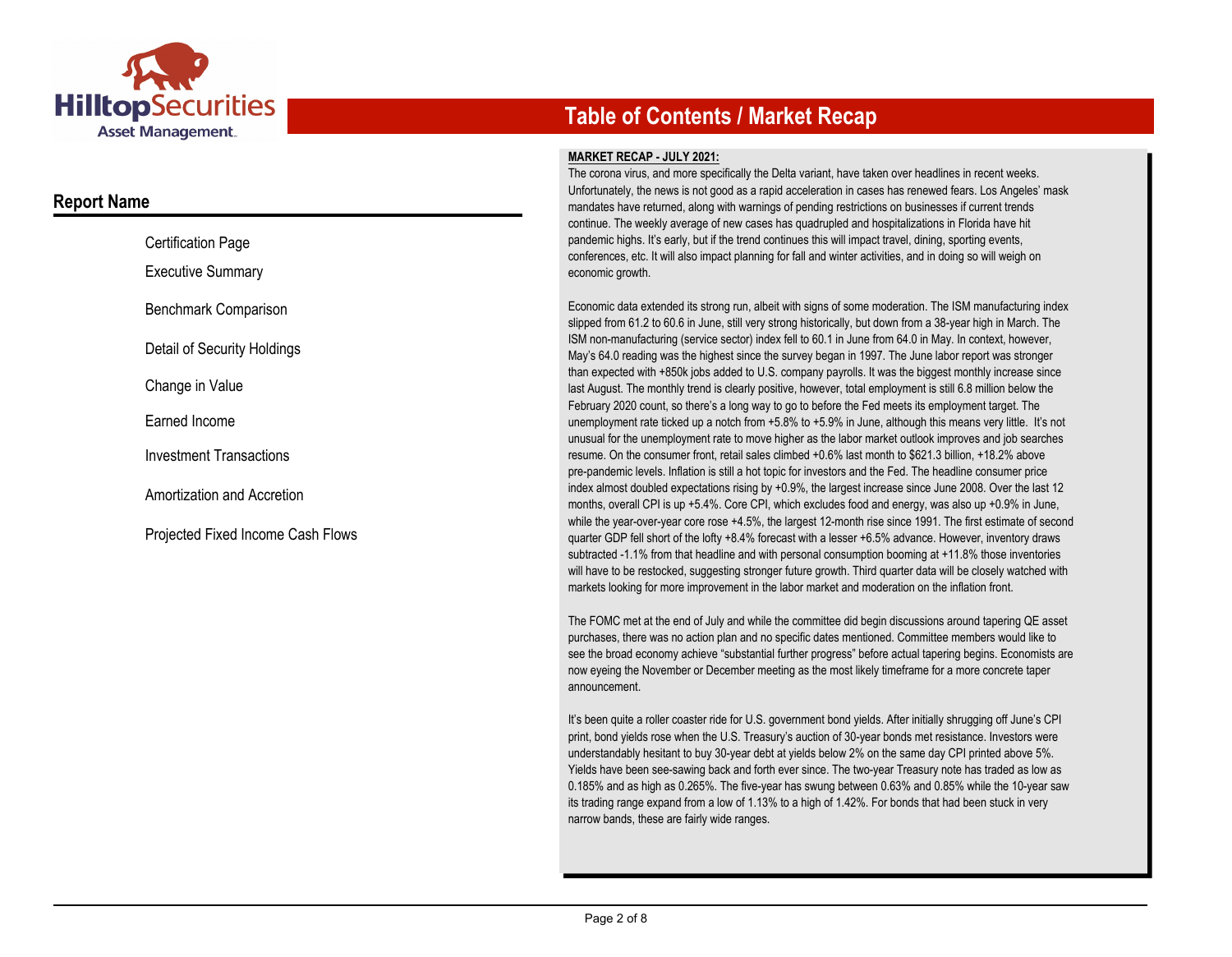

## **July 31, 2021 For the Month Ended**

This report is prepared for the **Northwest ISD** (the "Entity") in accordance with Chapter 2256 of the Texas Public Funds Investment Act ("PFIA"). Section 2256.023(a) of the PFIA states that: "Not less than quarterly, the investment officer shall prepare and submit to the governing body of the entity a written report of the investment transactions for all funds covered by this chapter for the preceding reporting period." This report is signed by the Entity's investment officers and includes the disclosures required in the PFIA. To the extent possible, market prices have been obtained from independent pricing sources.

The investment portfolio complied with the PFIA and the Entity's approved Investment Policy and Strategy throughout the period. All investment transactions made in the portfolio during this period were made on behalf of the Entity and were made in full compliance with the PFIA and the approved Investment Policy.

**Officer Names and Titles:**

Name: Brian Carter Title: Chief Financial Officer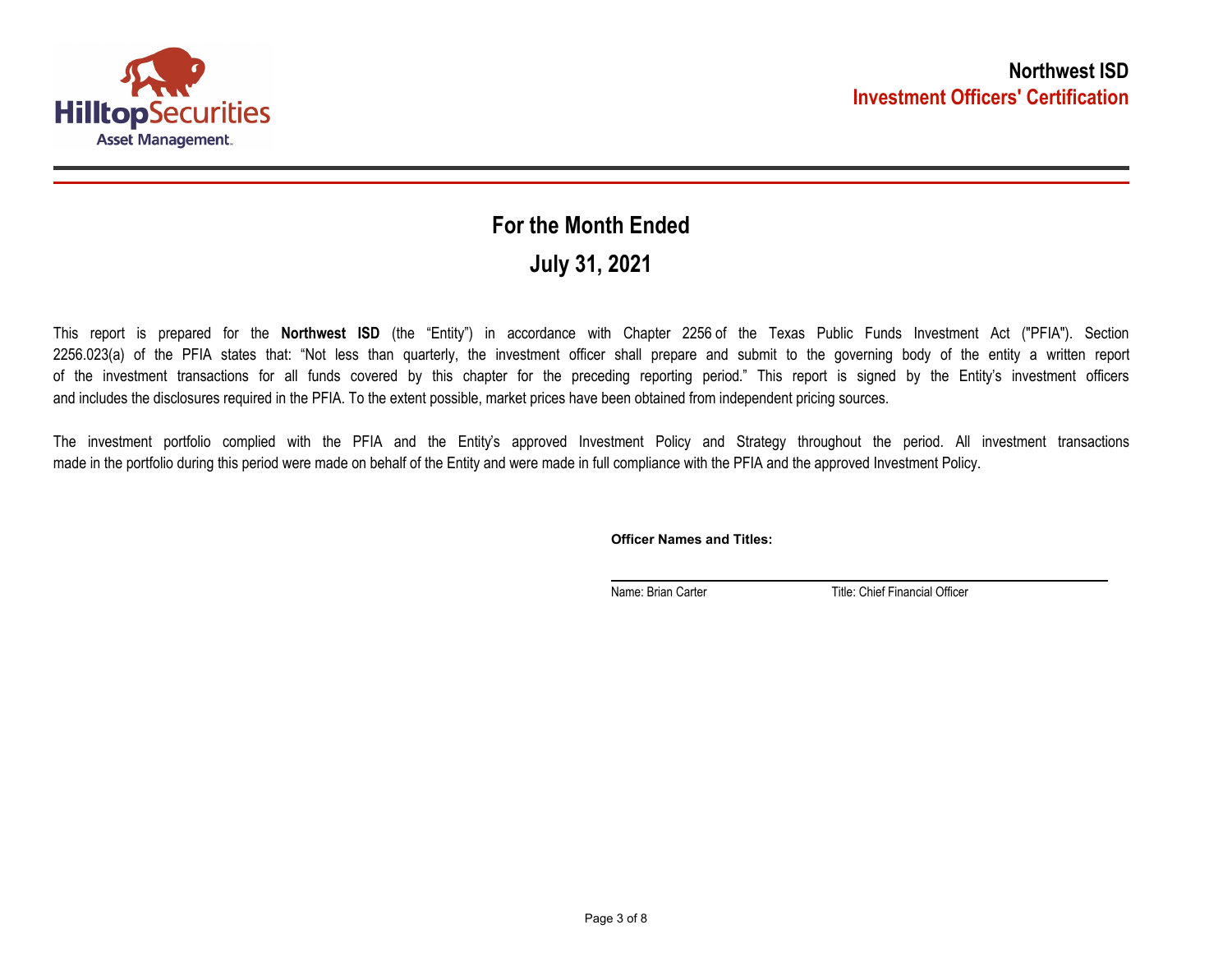



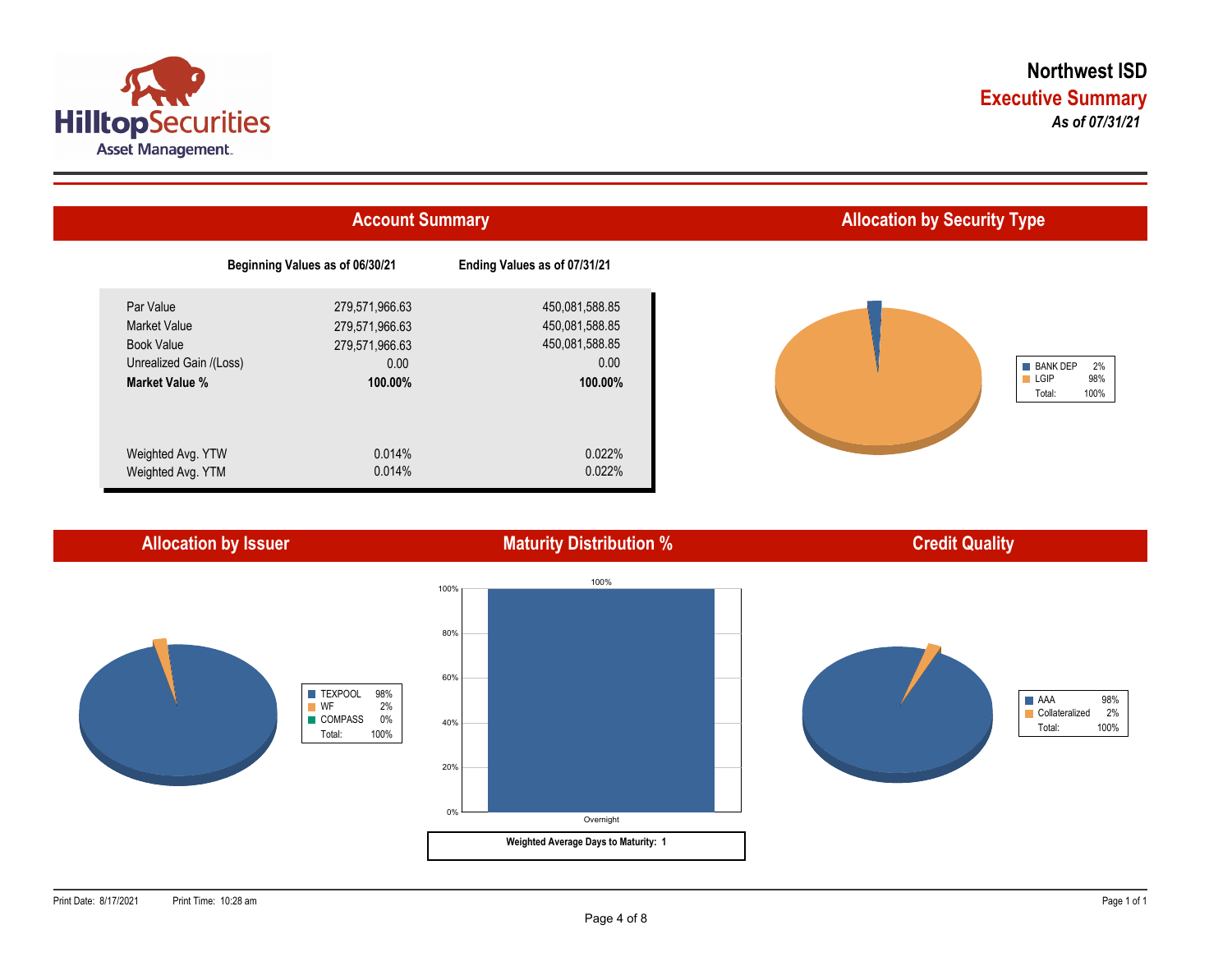



Note 1: CMT stands for Constant Maturity Treasury. This data is published in Federal Reserve Statistical Release H.15 and represents an average of all actively traded Treasury securities having that time remaining until ma standard industry benchmark for Treasury securities. The CMT benchmarks are moving averages. The 3-month CMT is the daily average for the previous 3 months, the 6-month CMT is the daily average for the previous 6 months, a 1-year and 2-year CMT's are the daily averages for the previous 12-months.

**Note 2:** Benchmark data for TexPool is the monthly average yield.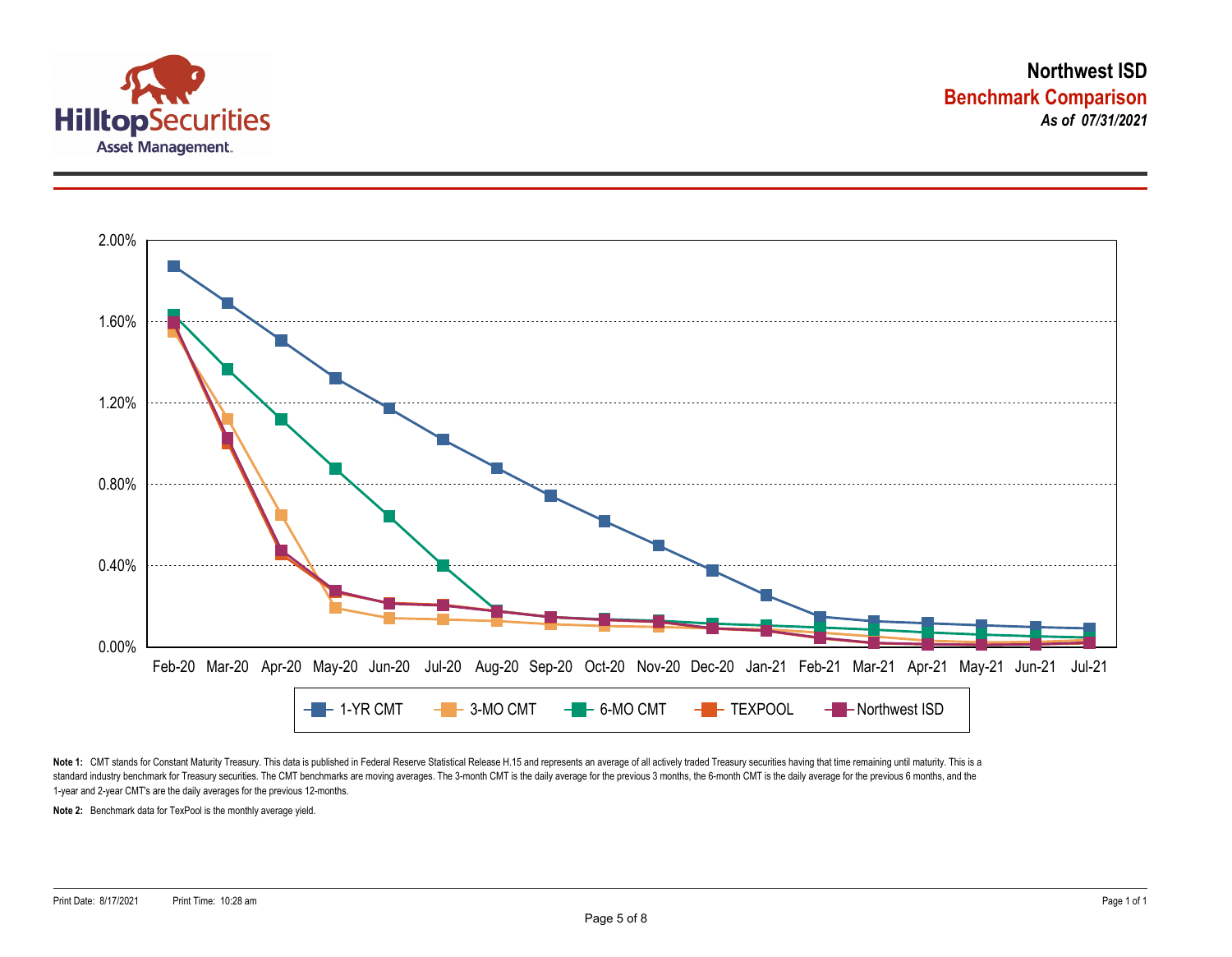

| <b>CUSIP</b>                            | Settle<br>Date | Sec. Type       | Sec. Description | <b>CPN</b> | <b>Mty Date</b> | <b>Next Call</b> | <b>Call Type</b> | Par Value      | Purch<br>Price | Orig Cost      | <b>Book Value</b> | Mkt<br>Price | Market Value to Mty | Days           | Days<br>to Call YTM |       | <b>YTW</b> |
|-----------------------------------------|----------------|-----------------|------------------|------------|-----------------|------------------|------------------|----------------|----------------|----------------|-------------------|--------------|---------------------|----------------|---------------------|-------|------------|
|                                         |                |                 |                  |            |                 |                  |                  |                |                |                |                   |              |                     |                |                     |       |            |
| <b>Activity Account</b>                 |                |                 |                  |            |                 |                  |                  |                |                |                |                   |              |                     |                |                     |       |            |
| <b>TEXPOOL</b>                          |                | LGIP            | <b>TexPool</b>   |            |                 |                  |                  | 172,210.52     | 100.000        | 172,210.52     | 172,210.52        | 100.000      | 172,210.52          | $\overline{1}$ |                     | 0.019 | 0.019      |
| <b>Total for Activity Account</b>       |                |                 |                  |            |                 |                  |                  | 172,210.52     | 100.000        | 172,210.52     | 172,210.52        | 100.000      | 172,210.52          | $\overline{1}$ |                     | 0.019 | 0.019      |
| <b>Capital Project</b>                  |                |                 |                  |            |                 |                  |                  |                |                |                |                   |              |                     |                |                     |       |            |
| <b>TEXPOOL</b>                          |                | LGIP            | TexPool          |            |                 |                  |                  | 282,084,528.96 | 100.000        | 282,084,528.96 | 282,084,528.96    | 100.000      | 282,084,528.96      | $\overline{1}$ |                     | 0.019 | 0.019      |
| <b>Total for Capital Project</b>        |                |                 |                  |            |                 |                  |                  | 282,084,528.96 | 100.000        | 282,084,528.96 | 282,084,528.96    | 100.000      | 282,084,528.96      | $\overline{1}$ |                     | 0.019 | 0.019      |
| <b>Capital Project AFB</b>              |                |                 |                  |            |                 |                  |                  |                |                |                |                   |              |                     |                |                     |       |            |
| <b>TEXPOOL</b>                          |                | LGIP            | TexPool          |            |                 |                  |                  | 413,713.27     | 100.000        | 413,713.27     | 413,713.27        | 100.000      | 413,713.27          | $\overline{1}$ |                     | 0.019 | 0.019      |
| <b>Total for Capital Project AFB</b>    |                |                 |                  |            |                 |                  |                  | 413,713.27     | 100.000        | 413,713.27     | 413,713.27        | 100.000      | 413,713.27          | $\overline{1}$ |                     | 0.019 | 0.019      |
| <b>General Operating Fund</b>           |                |                 |                  |            |                 |                  |                  |                |                |                |                   |              |                     |                |                     |       |            |
| <b>TEXPOOL</b>                          |                | LGIP            | <b>TexPool</b>   |            |                 |                  |                  | 87,627,143.62  | 100.000        | 87,627,143.62  | 87,627,143.62     | 100.000      | 87,627,143.62       | $\overline{1}$ |                     | 0.019 | 0.019      |
| WF-NWISD                                |                | <b>BANK DEP</b> | Wells Fargo Bk   |            |                 |                  |                  | 9,730,122.86   | 100.000        | 9,730,122.86   | 9,730,122.86      | 100.000      | 9,730,122.86        | $\overline{1}$ |                     | 0.160 | 0.160      |
| <b>Total for General Operating Fund</b> |                |                 |                  |            |                 |                  |                  | 97,357,266.48  | 100.000        | 97,357,266.48  | 97,357,266.48     | 100.000      | 97,357,266.48       | $\overline{1}$ |                     | 0.033 | 0.033      |
| <b>Interest &amp; Sinking</b>           |                |                 |                  |            |                 |                  |                  |                |                |                |                   |              |                     |                |                     |       |            |
| <b>TEXPOOL</b>                          |                | LGIP            | TexPool          |            |                 |                  |                  | 70,053,869.62  | 100.000        | 70,053,869.62  | 70,053,869.62     | 100.000      | 70,053,869.62       | $\overline{1}$ |                     | 0.019 | 0.019      |
| <b>Total for Interest &amp; Sinking</b> |                |                 |                  |            |                 |                  |                  | 70,053,869.62  | 100.000        | 70,053,869.62  | 70,053,869.62     | 100.000      | 70,053,869.62       | $\overline{1}$ |                     | 0.019 | 0.019      |
| <b>Total for Northwest ISD</b>          |                |                 |                  |            |                 |                  |                  | 450,081,588.85 | 100.000        | 450,081,588.85 | 450,081,588.85    | 100.000      | 450,081,588.85      | $\overline{1}$ |                     | 0.022 | 0.022      |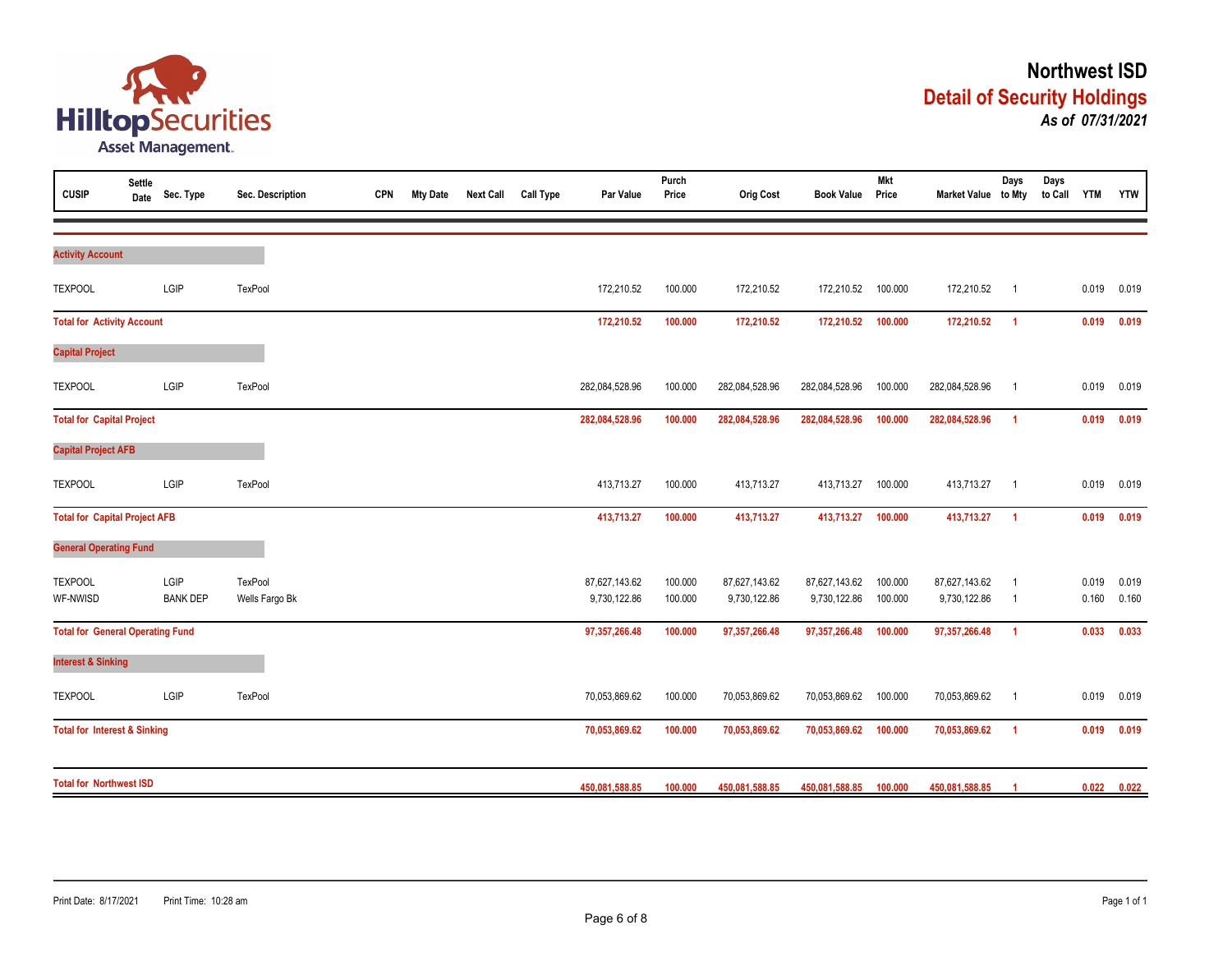

| <b>CUSIP</b>                                  | <b>Security Type</b>                       | <b>Security Description</b>                                  | 06/30/21<br><b>Book Value</b>                 | Cost of<br><b>Purchases</b>    | <b>Maturities /</b><br>Calls / Sales     | Amortization /<br><b>Accretion</b> | Realized<br>Gain/(Loss) | 07/31/21<br><b>Book Value</b>         | 06/30/21<br><b>Market Value</b>               | 07/31/21<br><b>Market Value</b>       | Change in<br><b>Mkt Value</b>                      |
|-----------------------------------------------|--------------------------------------------|--------------------------------------------------------------|-----------------------------------------------|--------------------------------|------------------------------------------|------------------------------------|-------------------------|---------------------------------------|-----------------------------------------------|---------------------------------------|----------------------------------------------------|
| <b>Activity Account</b>                       |                                            |                                                              |                                               |                                |                                          |                                    |                         |                                       |                                               |                                       |                                                    |
| <b>TEXPOOL</b>                                | LGIP                                       | TexPool                                                      | 172,207.78                                    | 2.74                           | 0.00                                     | 0.00                               | 0.00                    | 172,210.52                            | 172,207.78                                    | 172,210.52                            | 2.74                                               |
| <b>Total for Activity Account</b>             |                                            |                                                              | 172,207.78                                    | 2.74                           | 0.00                                     | 0.00                               | 0.00                    | 172,210.52                            | 172,207.78                                    | 172,210.52                            | 2.74                                               |
| <b>Capital Project</b>                        |                                            |                                                              |                                               |                                |                                          |                                    |                         |                                       |                                               |                                       |                                                    |
| <b>BBVA-NWL</b><br>BBVA-NWZ<br><b>TEXPOOL</b> | <b>BANK DEP</b><br><b>BANK DEP</b><br>LGIP | <b>BBVA Compass LIBOR</b><br>BBVA Compass ZBA Int<br>TexPool | 1,301,619.50<br>5,315,911.26<br>85,308,666.49 | 0.00<br>0.00<br>196,775,862.47 | (1,301,619.50)<br>(5,315,911.26)<br>0.00 | 0.00<br>0.00<br>0.00               | 0.00<br>0.00<br>0.00    | 0.00<br>0.00<br>282,084,528.96        | 1,301,619.50<br>5,315,911.26<br>85,308,666.49 | 0.00<br>0.00<br>282,084,528.96        | (1,301,619.50)<br>(5,315,911.26)<br>196,775,862.47 |
| <b>Total for Capital Project</b>              |                                            |                                                              | 91,926,197.25                                 | 196,775,862.47                 | (6,617,530.76)                           | 0.00                               | 0.00                    | 282,084,528.96                        | 91,926,197.25                                 | 282,084,528.96                        | 190,158,331.71                                     |
| <b>Capital Project AFB</b>                    |                                            |                                                              |                                               |                                |                                          |                                    |                         |                                       |                                               |                                       |                                                    |
| <b>TEXPOOL</b>                                | LGIP                                       | <b>TexPool</b>                                               | 413,706.65                                    | 6.62                           | 0.00                                     | 0.00                               | 0.00                    | 413,713.27                            | 413,706.65                                    | 413,713.27                            | 6.62                                               |
|                                               | <b>Total for Capital Project AFB</b>       |                                                              | 413.706.65                                    | 6.62                           | 0.00                                     | 0.00                               | 0.00                    | 413,713.27                            | 413,706.65                                    | 413.713.27                            | 6.62                                               |
| <b>General Operating Fund</b>                 |                                            |                                                              |                                               |                                |                                          |                                    |                         |                                       |                                               |                                       |                                                    |
| <b>BBVA-NW</b><br><b>TEXPOOL</b><br>WF-NWISD  | <b>BANK DEP</b><br>LGIP<br><b>BANK DEP</b> | <b>BBVA Compass MM</b><br>TexPool<br>Wells Fargo Bk          | 85,091.20<br>119,896,955.46<br>0.00           | 0.00<br>0.00<br>9,730,122.88   | (85,091.20)<br>(32, 269, 811.84)<br>0.00 | 0.00<br>0.00<br>0.00               | 0.00<br>0.00<br>0.00    | 0.00<br>87,627,143.62<br>9,730,122.86 | 85,091.20<br>119,896,955.46<br>0.00           | 0.00<br>87,627,143.62<br>9,730,122.86 | (85,091.20)<br>(32, 269, 811.84)<br>9,730,122.86   |
|                                               | <b>Total for General Operating Fund</b>    |                                                              | 119,982,046.66                                | 9,730,122.88                   | (32, 354, 903.04)                        | 0.00                               | 0.00                    | 97,357,266.48                         | 119,982,046.66                                | 97,357,266.48                         | (22, 624, 780.18)                                  |
| <b>Interest &amp; Sinking</b>                 |                                            |                                                              |                                               |                                |                                          |                                    |                         |                                       |                                               |                                       |                                                    |
| <b>TEXPOOL</b>                                | LGIP                                       | TexPool                                                      | 67,077,808.29                                 | 2,976,061.33                   | 0.00                                     | 0.00                               | 0.00                    | 70,053,869.62                         | 67,077,808.29                                 | 70,053,869.62                         | 2,976,061.33                                       |
|                                               | <b>Total for Interest &amp; Sinking</b>    |                                                              | 67,077,808.29                                 | 2,976,061.33                   | 0.00                                     | 0.00                               | 0.00                    | 70,053,869.62                         | 67,077,808.29                                 | 70,053,869.62                         | 2,976,061.33                                       |
| <b>Total for Northwest ISD</b>                |                                            |                                                              | 279,571,966.63                                | 209,482,056.04                 | (38,972,433.80)                          | 0.00                               | 0.00                    | 450,081,588.85                        | 279,571,966.63                                | 450,081,588.85                        | 170,509,622.22                                     |